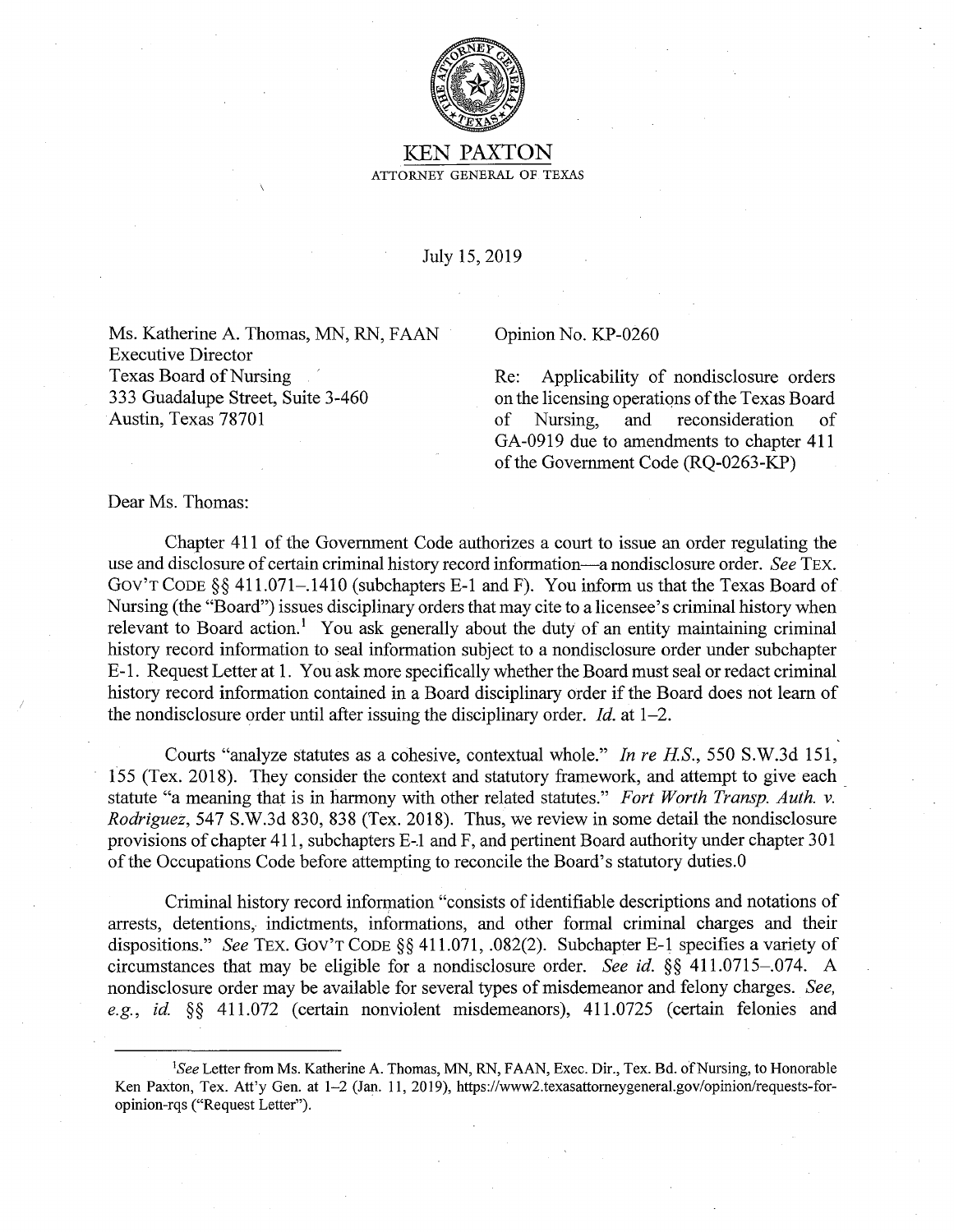misdemeanors), 411.074 (required conditions). The types of dispositions of felony or misdemeanor charges that may qualify for a nondisclosure order include dismissal, deferred adjudication, probation, and conviction for certain misdemeanors. *See, e.g., id.* §§ 411.072 (concerning deferred adjudication community supervision), 411.0727 (concerning dismissal and other disposition following participation in a veterans' treatment court program), 411.0735 ( concerning nondisclosure order following conviction of certain offenses). When a court issues a nondisclosure order, it must send a copy of the order or information in the order to the Department of Public Safety (the "Department"). *Id.§* 41 l.075(a). The Department, in tum, must provide the information or the order to law enforcement agencies, other specified entities, and "other officials or agencies or other entities of this state," which includes the Board. *Id.* §§ 41 l.075(b)(l), .125. An entity or individual who receives the information or order from the Department must, within 30 days, "seal any criminal history record information maintained by the individual or entity that is the subject of the order." *Id.*  $\S$  411.075(d).

Subchapter F governs the dissemination, use, and disclosure of criminal history record information. *See id.* §§ 411.081–.1410. The Department may not disseminate the criminal history record information it maintains except as provided by subchapter E-1 or subchapter F. *Id.*  § 41 l.083(a). The Department must grant access to criminal history record information to noncriminal justice agencies authorized by statute to receive the information. *Id.* § 411.083(b)(2), ( c) ( authorizing dissemination "only for a purpose specified in the statute or order"). Subchapter F grants the Board and other specified entities access to the Department's criminal history record information.<sup>2</sup> Criminal history record information obtained from the Department "is for the exclusive use of the authorized recipient of the information [ and] may be disclosed or used by the recipient only if, and only to the extent that, disclosure or use is authorized or directed by" a court order, subchapter F or another statute, or a rule adopted under a statute. *Id.* § 411.084(a)(1), (2). "An agency or individual may not confirm the existence or nonexistence of criminal history record information to any person that is not eligible to receive the information." *Id.*  $\frac{1}{2}$  411.084(c). A person who knowingly or intentionally "obtains criminal history record information in an unauthorized manner, uses the information for an unauthorized purpose, or discloses the information to a person who is not entitled to the information" commits a criminal offense. *Id.*  § 41 l.085(a)(l). Finally, subchapter F provides that it "does not apply to criminal history record information that is contained in" public administrative proceedings and published administrative opinions. *Id.* § 411.081(a)(3), (5).

<sup>2</sup>Section 411.125 provides:

The Texas Board of Nursing is entitled to obtain from the department criminal history record information maintained by the department that relates to a person who:

(1) is an applicant for or the holder of a license issued by the board;

(2) has requested a determination of eligibility for a license from the board; or

(3) is subject to investigation by the board in connection with a complaint or formal charge against the person.

TEX. GOV'T CODE § 411.125.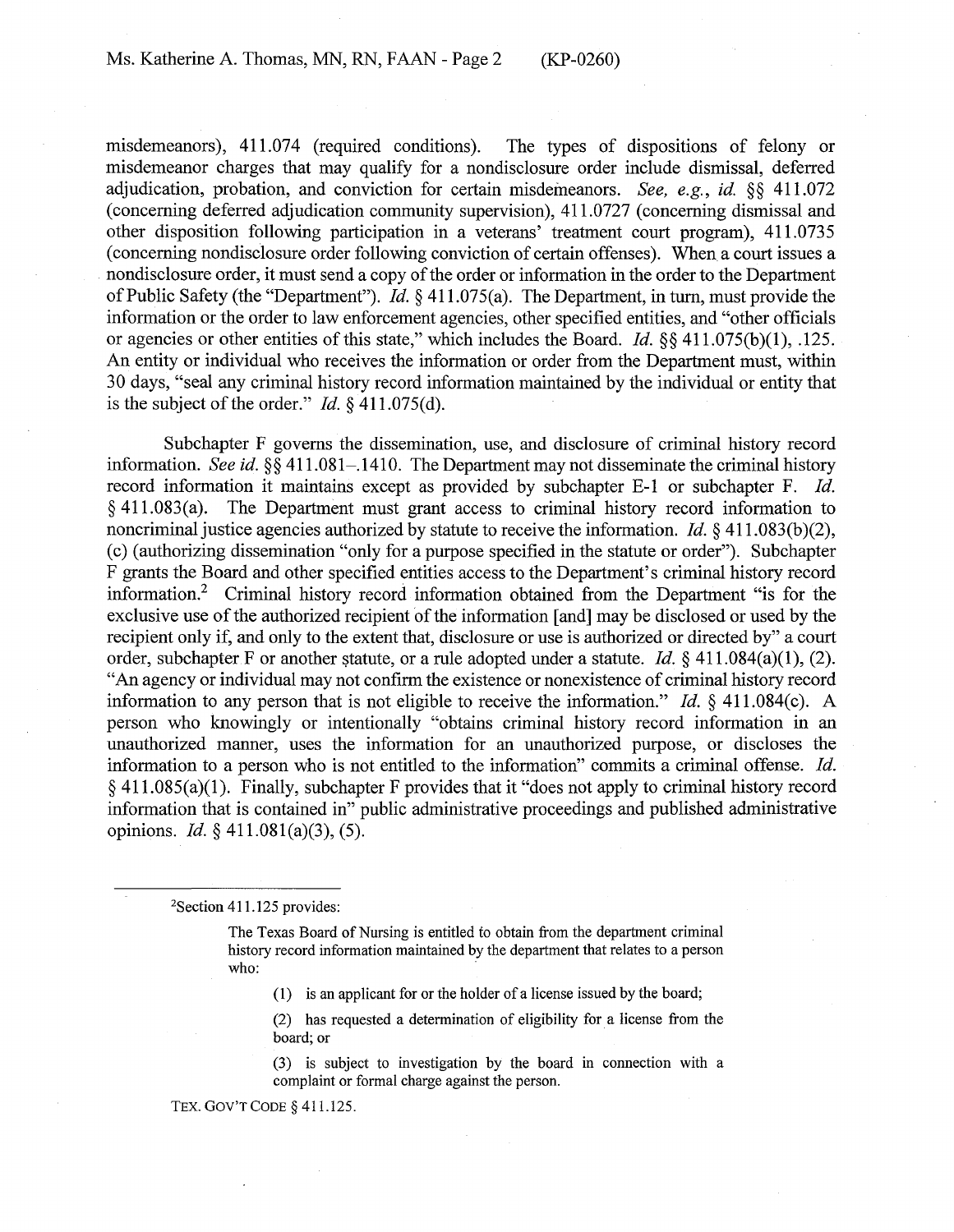Next, we review the Board's authority under the Nursing Practice Act, chapter 301 of the Occupations Code. Chapter 301 generally governs licensure and discipline of the practice of nursing by the Board. *See generally* TEX. Occ. CODE §§ 301.001-.657. A person's criminal history may provide the grounds for disciplinary action. Specifically, the Board may revoke, suspend, or deny a license as appropriate for a conviction, deferred adjudication, and deferred disposition for a felony or a misdemeanor involving moral turpitude, among other misconduct. *Id.*  §§ 301.452(b)(3), (4), .453, .4535; *see also id.* § 53.021 (applicable to licensing authorities generally); 22 TEX. ADMIN. CODE§ 213.28 (Tex. Bd. of Nursing, Licensure of Individuals with Criminal History).

The Board or any person may initiate a disciplinary proceeding by filing a complaint. TEX. OCC. CODE  $\S$  301.457(a). The Board may investigate the complaint and, if probable cause exists, attempt an informal disposition or file formal charges. *Id.* § 301.457(d). A formal charge must "be specific enough to enable a person of common understanding to know what is meant by the formal charge," and "contain a degree of certainty that gives the person who is the subject of the formal charge notice of each particular act alleged to violate a specific statute, board rule, or board order." *Id.* § 301.458(b)(2), (3).

Under section 301.466, the complaint and investigatory stages of disciplinary proceedings are generally confidential:

> (a) A complaint and investigation concerning a nurse under this subchapter, all information and material compiled by the board in connection with the complaint and investigation  $\dots$  are:

(1) confidential and not subject to disclosure under Chapter 552, Government Code; and

(2) not subject to disclosure, discovery, subpoena, or other means of legal compulsion for release to anyone other than the board or a board employee or agent involved in license holder discipline.

*Id.* § 301.466(a); *but see id.* § 301.466(b) (authorizing limited disclosure). Beginning with the filing of formal charges, however, specified disciplinary actions and information are generally *not*  confidential:

> ( c) The filing of formal charges against a nurse by the board, the nature of those charges, disciplinary proceedings of the board, and final disciplinary actions, including warnings and reprimands, by the board are not confidential and are subject to disclosure in accordance with [the Public Information Act].

*Id.§* 301.466(c); *but see id.* § 301.466(a), (d) (excepting Board-ordered peer assistance program). Thus, final disciplinary orders, whether they follow formal or informal disciplinary proceedings, are not confidential and are subject to public disclosure. *Id.§§* 301.463(c) ("An agreed order is a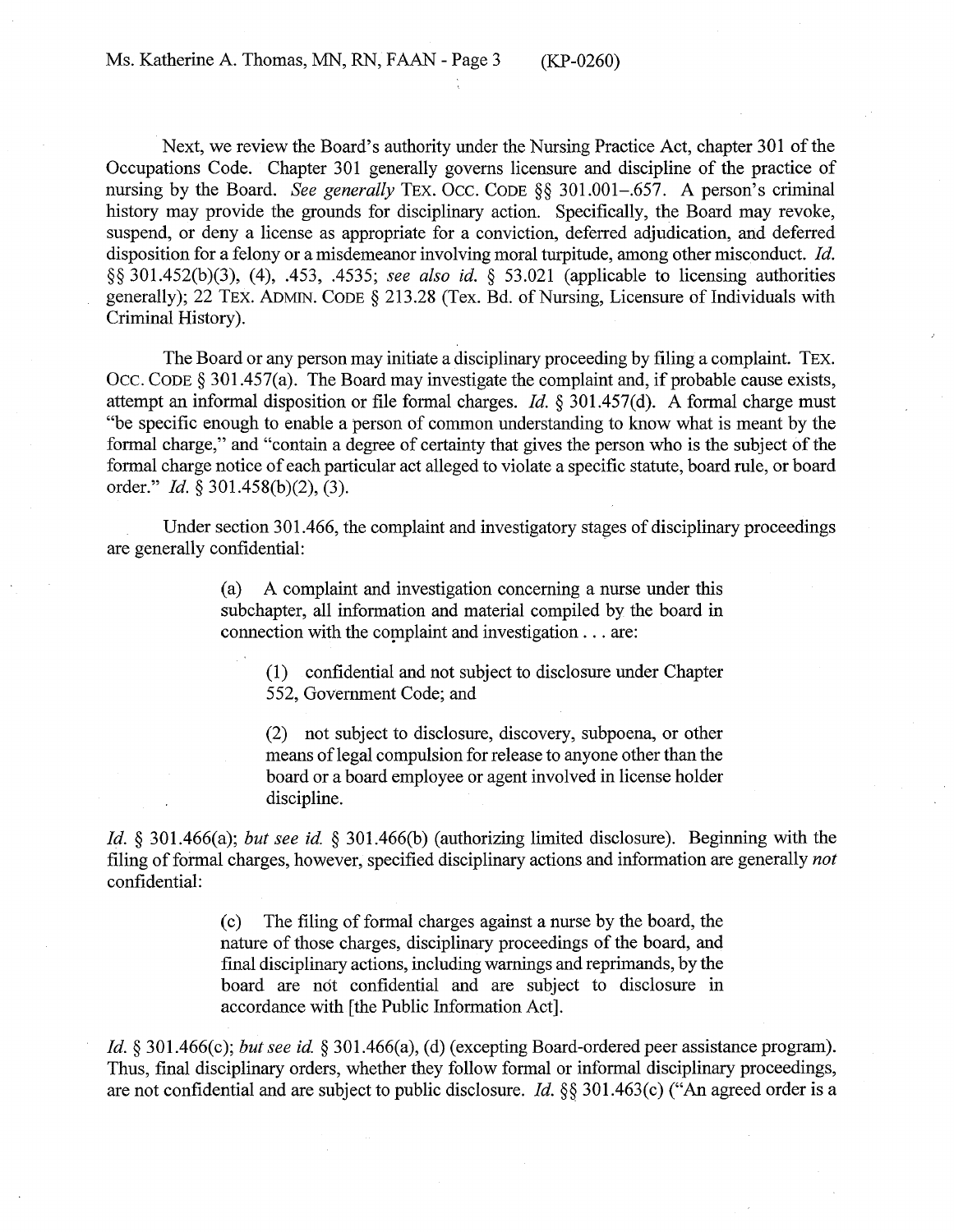public record."), 301.466(c) (final disciplinary actions are not confidential and are subject to  $disclosure).$ <sup>3</sup>

Several sections in chapter 301 specifically address criminal history and criminal history record information. The Board may require license applicants and holders seeking renewal to provide fingerprints "for the purpose of obtaining criminal history record information." *Id.*  §§ 301.2511, .3011. The Board may utilize criminal history record information to determine a petition for a declaratory order of eligibility for licensing. *Id.* § 301.257(a), (j), (m). Finally, section 301.1615 provides:

> (a) ... the board may request and receive criminal history record information from the Federal Bureau of Investigation [and from the Department];

> (b) Criminal history record information received by the board may be used only by the board and is privileged. The information may not be disclosed to any person other than:

(1) as required under a court order; or

(2) to a nursing board that is a member of the nurse licensure compact under Chapter 304.

( c) If, on the basis of criminal history record information obtained by the board, the board proposes to deny an application for a license, refuse to renew a license, or suspend or revoke a license or temporary permit, the applicant or license holder is entitled to a hearing under Section 301.454.

*Id.* § 301.1615 (emphasis added). Thus, subsection 301.1615(c) reinforces the Board's authority to utilize criminal history record information to deny a license or discipline a license holder. *See id.* § 301.1615(c). But subsection 301.1615(b) expressly prohibits the board's disclosure of criminal history record information to "any person" except pursuant to a court order or to another nursing board. *Id.§* 301.1615(b).

Previously, this office determined that the Board's final disciplinary orders were not subject to the duty to seal pursuant to a nondisclosure order. Tex. Att'y Gen. Op. No. GA-0919 (2012) at 3. Government Code subsection 411.081(a) states that *"[t]his subchapter [i.e.,*  subchapter F] does not apply to criminal history record information that is contained in" public administrative proceedings and published administrative opinions. TEX. Gov'T CODE

<sup>&</sup>lt;sup>3</sup>The Board must send a copy of its final order to the nurse and the nurse's last known employer. TEX. Occ. CODE § 301.469. Also, the Board must periodically disseminate summaries of disciplinary action taken to nurses and employers of nurses. *Id.§* 301.158. The Board must maintain records of its meetings and a registry of nurses available as public information. *Id.* § 301.103. In certain circumstances, the Board may remove specified disciplinary action from the nurse licensure verification page of its website and from the coordinated licensure system under the Nurse Licensure Compact of licensing authorities. *Id.* § 301.1583.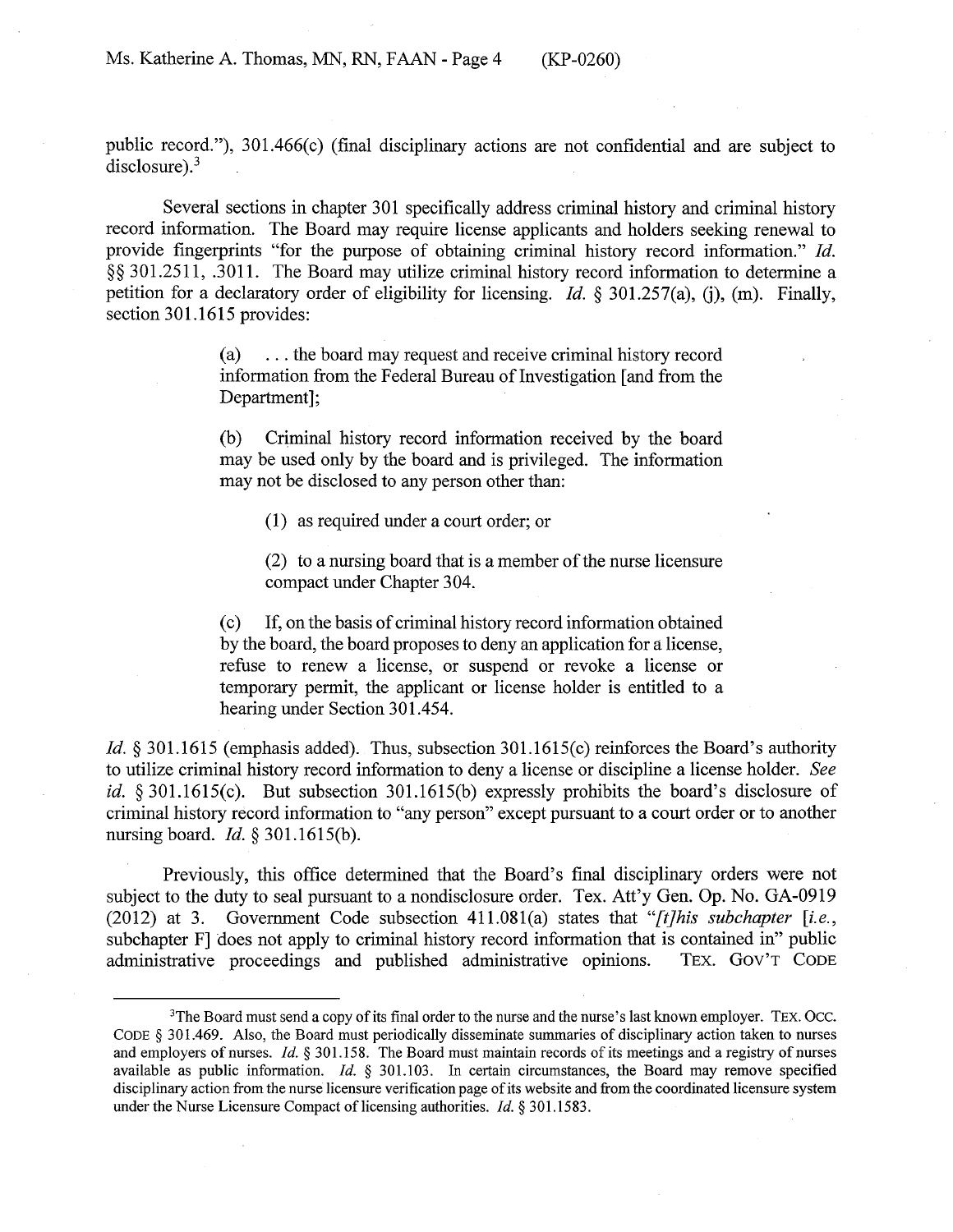$\S$  411.081(a)(3), (5) (emphasis added). Before amendment in 2015, the duty to seal was also located in section  $411.081$ .<sup>4</sup> Because all of the nondisclosure provisions were then contained in subchapter F, and subchapter F does not apply to public administrative proceedings and published administrative opinions, this office determined that section 411.081 did not require the Board to "adjust its disciplinary orders to avoid disclosure of criminal history record information." Tex. Att'y Gen. Op. No. GA-0919 (2012) at 3. <sup>5</sup>

But by moving the duty to seal from section  $411.081$  in subchapter F to section  $411.075$  in subchapter E-1, the 2015 amendments disconnected the link between the duty to seal and the exception for public administrative proceedings and published opinions. The exception in subsection 41 l.081(a) still limits application of "this subchapter," *i.e.* subchapter F, and does not include the duties now located in subchapter E-1. Subchapter E-1 does not contain a similar exception for public administrative proceedings and published administrative opinions. *See* TEX. Gov'T CODE§§ 411.071-.0775.

Thus, the Board's duties to seal and keep criminal history record information confidential potentially conflict with its duties to discipline or deny licensing using nonconfidential procedures and orders. *Compare id.* §§ 411.075(d) (requiring the Board to seal the information), 41 l.085(a)(l) (making unauthorized use or disclosure an offense), 552.142(a) (excepting criminal history record information from the duty of disclosure under the Public Information Act), *and* TEX. 0cc. CODE § 301.1615(b) (prohibiting the Board from disclosing criminal history record information to "any person"), *with* TEX. GOV'T CODE  $\S$  411.081(a)(3), (5) (excepting administrative proceedings and final opinions from application of subchapter F), and TEX. 0cc. CODE§§ 301.463(c) (providing that agreed orders are public records), 301.466(c) (providing that the filing of formal charges, the nature of the charges, disciplinary proceedings, and final disciplinary actions are not confidential and are subject to disclosure). However, courts attempt to harmonize potentially conflicting statutes, giving full effect to both, if possible. *Rodriguez*, 547 S.W.3d at 838-39. A court may apply rules for resolving conflict to determine that one statute prevails over another, but only if the conflict is irreconcilable.<sup>6</sup> Lexington Ins. Co. v. Strayhorn, 209 S.W.3d 83, 86 & n.19 (Tex. 2006).

A court would likely conclude that the Board's duty to keep criminal history record information confidential can be reconciled with its duty to keep specified disciplinary proceedings and final actions nonconfidential. No statute specifically requires the Board to disclose criminal history record information in its proceedings and orders. While formal charges must "be specific" and sufficiently certain to provide the nurse charged with "notice of each particular act alleged to violate a specific statute, board rule, or board order," only the *filing* of formal charges, not the charges them themselves, must be nonconfidential. TEX. Occ. CODE  $\S 301.458(b)(2)$ , (3), .466(c). Moreover, the Board may impose disciplinary action in nonconfidential proceedings and orders for underlying criminal conduct without disclosing criminal history record information that results

<sup>&</sup>lt;sup>4</sup>See Act of May 26, 2015, 84th Leg., R.S., ch. 1279, § 8, 2015 Tex. Gen. Laws 4328, 4332 (transferring subsection  $411.081(g-1b)$  to section  $411.075$ ).

<sup>5</sup> Because it construed subchapter F prior to the 2015 amendments, Texas Attorney General Opinion GA-0919 (2012) is superseded by statute.

*<sup>6</sup> See* TEX. Gov'T CODE§§ 311.025 (latest date of enactment rule), 311.026 (general versus specific rule).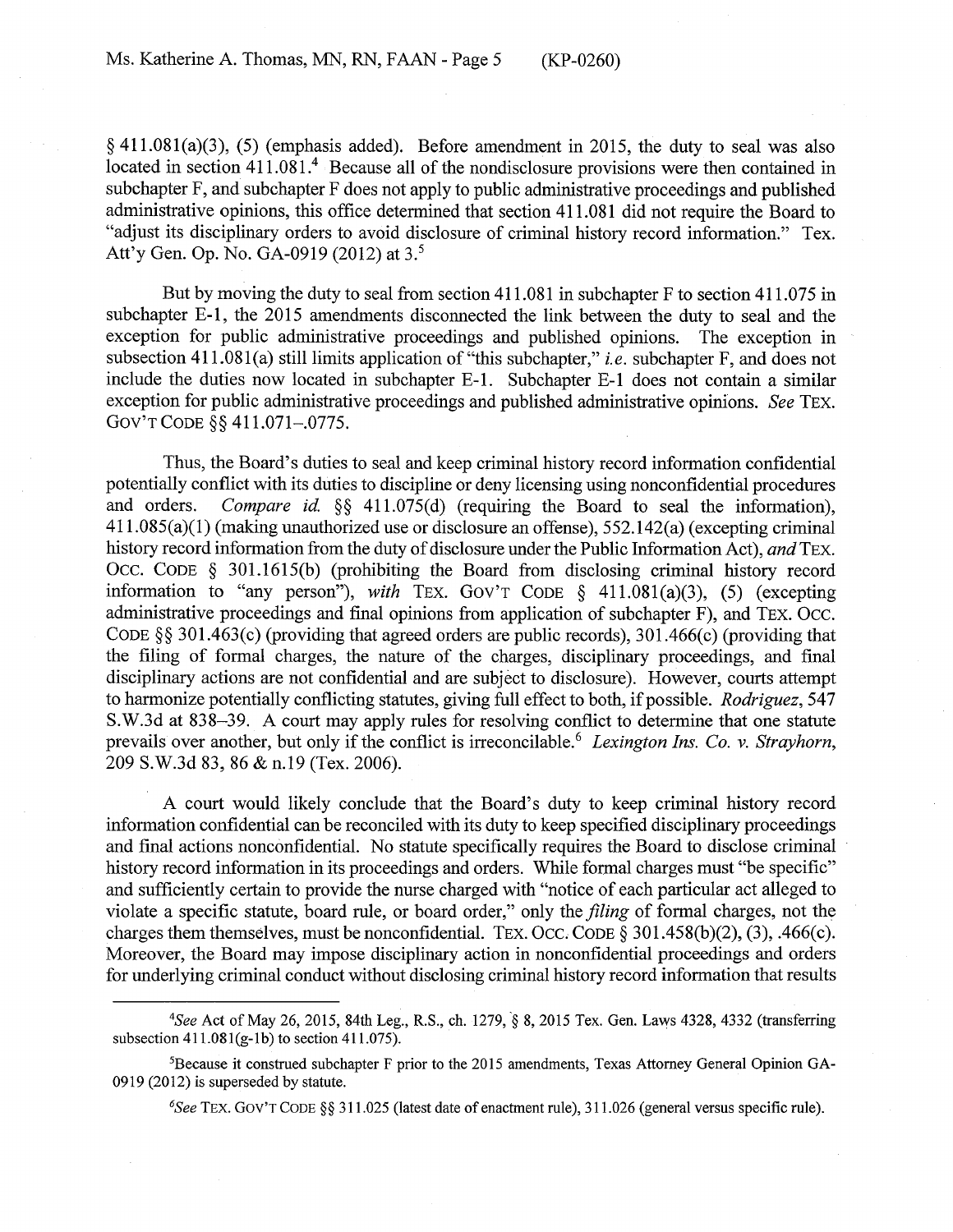from that conduct.<sup>7</sup> While the duty to protect criminal history record information may require the Board to alter its nonconfidential disciplinary procedures and actions, the Legislature has called on the Board to strike that balance and comply with both mandates. *See id.* § 301.151 (authorizing the board to adopt rules "necessary to  $\dots$  perform its duties and conduct proceedings").<sup>8</sup>

<sup>7</sup> See *id.* §§ 411.071, .082(2) (defining criminal history record information as "identifiable descriptions and notations of arrests, detentions, indictments, informations, and other formal criminal charges and their dispositions").

<sup>&</sup>lt;sup>8</sup>You also ask whether the Board must seal or redact criminal history record information contained in a Board disciplinary order, if the Board does not learn of the nondisclosure until after issuing the disciplinary order or learns of the order from some source other than the Department. Request Letter at 1-2. The statutes requiring the Board to keep criminal history record information confidential do not include an exception applicable to the Board's final orders. *See* TEX. 0cc. CODE§ 301.1615. Courts will not "write special exceptions into a statute so as to make it inapplicable under certain circumstances not mentioned in the statute." *Pub. Util. Comm 'n v. Cofer,* 754 S.W.2d 121, 124 (Tex. 1988). While it may seem unusual to require the Board to treat information that previously was available to the public as confidential, we note that another statute requires that result in another context. TEX. 0cc. CODE § 301.6555(b) (authorizing Board to issue a nonconfidential deferred disciplinary action, but requiring the Board to make that information confidential if the person successfully meets the conditions imposed by the Board).